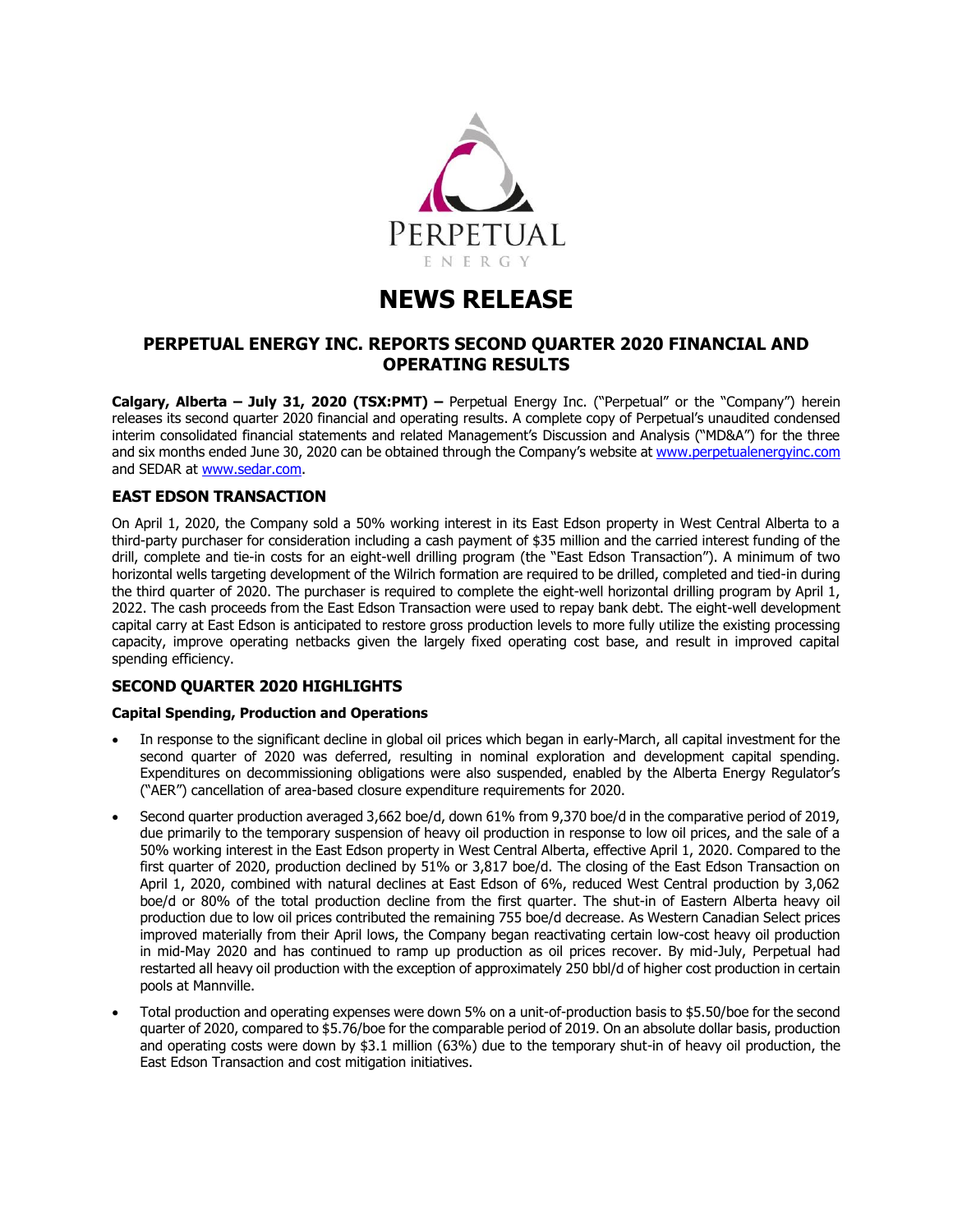#### **Financial Highlights**

- Realized revenue was \$13.15/boe in the second quarter of 2020, 38% lower than the comparative period of 2019 (\$21.26/boe). The decrease was due largely to the 88% decrease in Perpetual's realized natural gas price to \$0.28/Mcf driven by hedging losses, combined with a 66% decline in realized NGL prices.
	- $\circ$  Perpetual's realized natural gas price, including derivatives, decreased 88% to \$0.28/Mcf for the second quarter of 2020 from \$2.25/Mcf in the comparative period of 2019, and represented only 14% of the AECO Daily Index price compared to 218% in the prior year period. Lower realized natural gas prices were the result of AECO-NYMEX basis hedging losses which have occurred as NYMEX prices weakened relative to AECO prices during the second quarter. During the second quarter of 2020, the remaining AECO-NYMEX basis hedge positions were closed out by entering into offsetting hedge arrangements for the remainder of 2020 (\$5.1 million unrealized loss) and 2021 (\$3.4 million unrealized loss).
	- $\circ$  Perpetual's realized oil price of \$67.56/bbl was 35% higher than the second quarter of 2019, and included realized hedging gains on crude oil derivative contracts of \$2.3 million or \$44.32/bbl (Q2 2019 – realized hedging losses of \$1.2 million or \$11.30/bbl) on second quarter production. Excluding realized hedging gains and losses, Perpetual's realized oil price was \$23.24/bbl in the second quarter of 2020, down 62% from \$61.31/bbl in the prior year period. During the second quarter of 2020, WTI and WCS hedge positions for the remainder of 2020 were substantially offset by similar arrangements, resulting in a \$6.5 million unrealized gain as at June 30, 2020. WTI-WCS differential hedges remain in place for the remainder of 2020 on an average of 567 bbl/d at a fixed differential of US\$19.50/bbl.
	- Perpetual's realized NGL price for the second quarter of 2020 was \$17.35/bbl, down 66% from the second quarter of 2019, reflecting a decrease in all NGL component prices which moved lower in concert with lower WTI light oil prices. Realized prices in the second quarter of 2020 were also impacted by realized hedging losses of \$1.15/bbl (Q2 2019 – realized losses of \$0.15/bbl) on Perpetual's 350 bbl/d basis differential hedge between WTI and Edmonton condensate pricing that expired on June 30, 2020.
- Cash costs were down 49% to \$7.3 million (Q2 2019 \$14.4 million), but up 30% on a unit-of-production basis to \$21.93/boe (Q2 2019 – \$16.93/boe) due to the impact of the 61% decrease in production. Cash costs decreased by \$7.1 million from the prior year period and \$5.3 million from the first quarter of 2020 due to the temporary shut-in of heavy oil production from late-March to mid-May, the closing of the East Edson Transaction on April 1, 2020, the reduction in employee compensation and work hours to 80% effective April 1, 2020, and payments received from the Canada Emergency Wage Subsidy ("CEWS") program. Managing through the COVID-19 pandemic saw Perpetual's corporate staff working remotely in the second quarter before transitioning back to a hybrid office protocol in late June. Field employees have continued to work on site, following strict social distancing and other health and safety measures.
- Net loss for the second quarter of 2020 was \$8.8 million (\$0.15/share), compared to a net loss of \$36.3 million (\$0.60/share) in the comparative period of 2019. The decrease in net loss from the prior year period was due primarily to an impairment charge of \$22.6 million and the \$6.6 million decrease in the fair value of the TOU share investment recognized during the second quarter of 2019.
- Cash flow used in operating activities in the second quarter of 2020 was \$2.8 million (\$0.05/share), down \$7.1 million from the prior year period (Q2 2019 – cash flow from operating activities of \$4.3 million and \$0.07/share) due to the combined impact of the 38% decrease in realized revenue per boe and the 61% decrease in production caused by heavy oil shut-ins and the sale of East Edson production.
- Adjusted funds flow in the second quarter of 2020 was negative \$3.3 million (\$0.05/share), down \$7.0 million (191%) from the prior year period of \$3.6 million (\$0.06/share) due primarily to lower commodity prices and hedging losses, as well as reduced production as a result of the East Edson Transaction and heavy oil shut-ins. Compared to the first quarter of 2020, adjusted funds flow improved by \$0.3 million or 8% (Q1 2020 – negative adjusted funds flow of \$3.6 million).
- At June 30, 2020, Perpetual had total net debt of \$98.5 million, down \$30.1 million (23%) from March 31, 2020 and \$19.5 million (17%) from December 31, 2019. The decrease in net debt was attributable to the closing of the East Edson Transaction on April 1, 2020 for consideration including a cash payment of \$35 million. The cash proceeds from the East Edson Transaction were used to repay bank debt.
- Perpetual has a first lien, reserve-based credit facility (the "Credit Facility"). Perpetual had available liquidity at June 30, 2020 of \$6.6 million, comprised of the Credit Facility's \$20 million Borrowing Limit, less current borrowings and letters of credit of \$11.1 million and \$2.3 million, respectively. Subsequent to quarter end, Perpetual has reduced its outstanding letters of credit to \$1.3 million. The next Borrowing Limit redetermination has been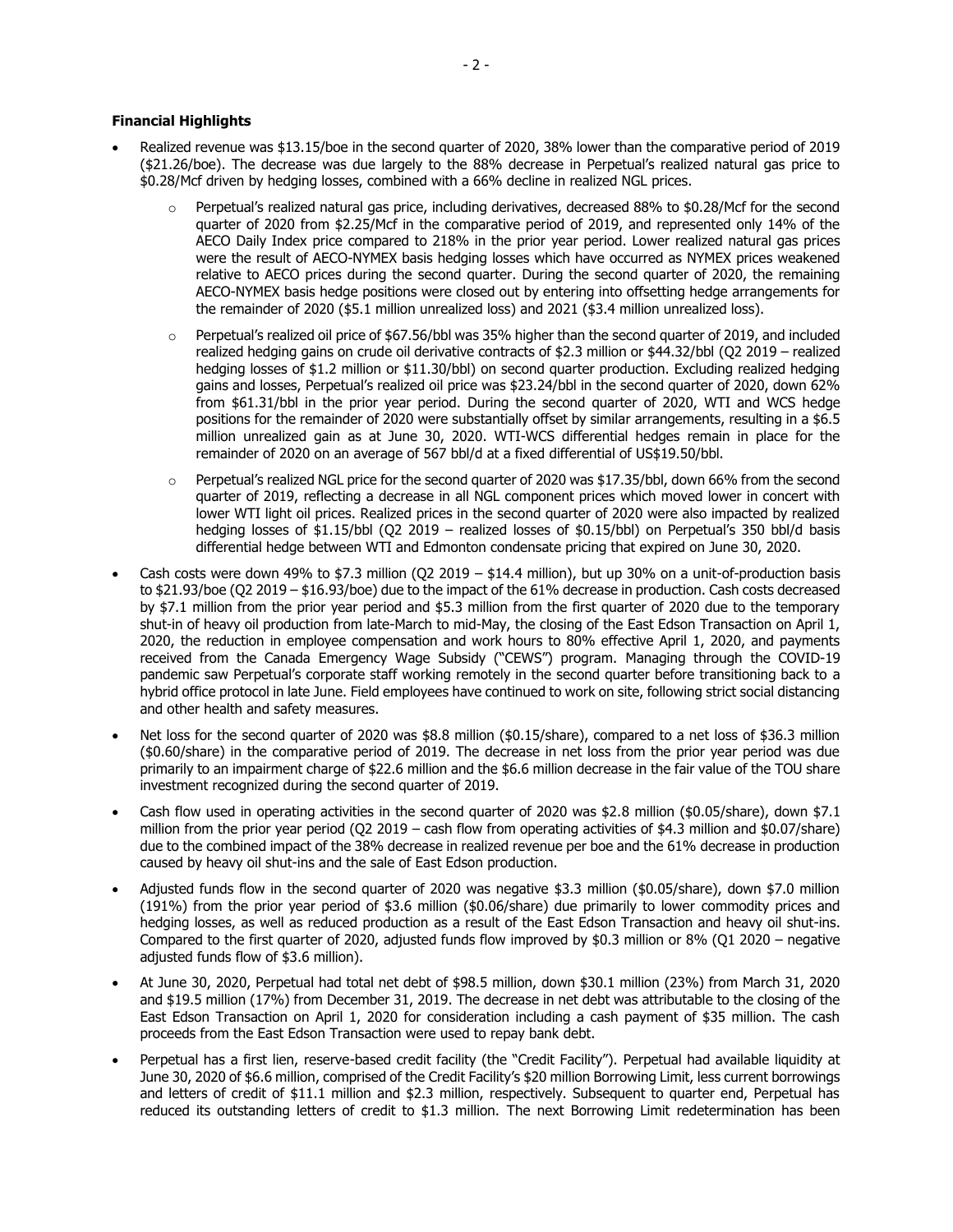extended from July 31, 2020 to August 10, 2020 to provide the lenders additional time to complete their review. If not extended, the Credit Facility will cease to revolve, and all outstanding advances will be repayable on November 30, 2020.

## **SEQUOIA LITIGATION UPDATE**

On January 13, 2020, the Court of Queen's Bench (the "Court") issued its written decision related to the Statement of Claim filed on August 3, 2018 against Perpetual and its President and Chief Executive Officer ("CEO") with respect to the Company's disposition of shallow gas assets in Eastern Alberta to an unrelated third party on October 1, 2016 (the "Sequoia Litigation"). The decision dismissed and struck all claims against the Company's CEO and all but one of the claims filed by PricewaterhouseCoopers Inc. LIT in its capacity as trustee in bankruptcy (the "Trustee") against Perpetual. The Court did not find that the test for summary dismissal relating to whether the transaction was an arm's length transfer for purposes of section 96(1) of the Bankruptcy and Insolvency Act (the "BIA") was met, on the balance of probabilities. Accordingly, the BIA claim was not dismissed or struck and only that part of the claim can continue against Perpetual. The Trustee filed a notice of appeal with the Court of Appeal of Alberta, challenging the entire decision, and Perpetual and its CEO filed a similar notice of appeal contesting the BIA claim portion of the decision. The appeal proceedings are scheduled to be heard in December 2020.

On September 24, 2019, Perpetual filed an application for security for costs of the appeal. On January 28, 2020, the Court of Appeal issued its decision with respect to Perpetual's security for costs application, requiring the Trustee to post security with the Court of Appeal in the amount of \$0.2 million. Applications filed by the Trustee to appeal the security for costs decision and alter the reasons for the decision were dismissed at a hearing held on June 18, 2020. Costs of \$0.1 million were awarded by the Court of Appeal on July 1, 2020.

On February 25, 2020, Perpetual filed a second application to strike and summarily dismiss the BIA claim on the basis that there was no transfer at undervalue, and Sequoia was not insolvent at the time of the transaction nor caused to be insolvent by the transaction. Applications for security for costs for future litigation were also filed at that time. In July 2020, the Orphan Well Association ("OWA"), certain oil and gas companies, and six municipalities applied to intervene in the second BIA dismissal application proceedings. The OWA and certain oil and gas companies will be permitted to intervene in the proceedings which will take place on October 1 and 2, 2020.

Management expects that the Company is more likely than not to be completely successful in defending against the Sequoia Litigation such that no damages will be awarded against it, and therefore, no amounts have been accrued as a liability in Perpetual's financial statements.

## **OUTLOOK**

Perpetual currently anticipates that five wells of the eight-well carried interest drilling program at the 50% owned East Edson property will be drilled in the second half of 2020, with two wells tied-in to production late in the third quarter followed by three wells commencing production early in the first quarter of 2021. While oil prices have recovered from their second quarter lows, capital expenditures for the remainder of 2020 in Eastern Alberta at Ukalta have been deferred, pending a sustained recovery of WTI oil prices to the US\$45.00/bbl level.

With the reactivation of shut-in heavy oil production and the contribution from the first two carried interest wells at East Edson in late-September, production is forecast to increase in the third quarter to 4,500 to 4,700 boe/d (32% liquids). Fourth quarter production is anticipated to increase to 5,200 to 5,400 boe/d (28% liquids) with the full impact of the two East Edson wells. An additional 250 bbl/d of heavy oil production could be re-started if WTI oil prices increase above the US\$45.00/bbl level.

Abandonment and reclamation expenditures will also remain suspended for the second half of the year, enabled by the AER's cancellation of area-based closure expenditure requirements for 2020. We are optimistic that funding from the Alberta Site Rehabilitation program may facilitate the advancement of abandonment and reclamation projects previously planned for 2020, with \$0.3 million of applications approved to date.

Minimization of operating and corporate costs will remain a priority, as will ensuring employees remain safe and healthy amid the COVID-19 pandemic.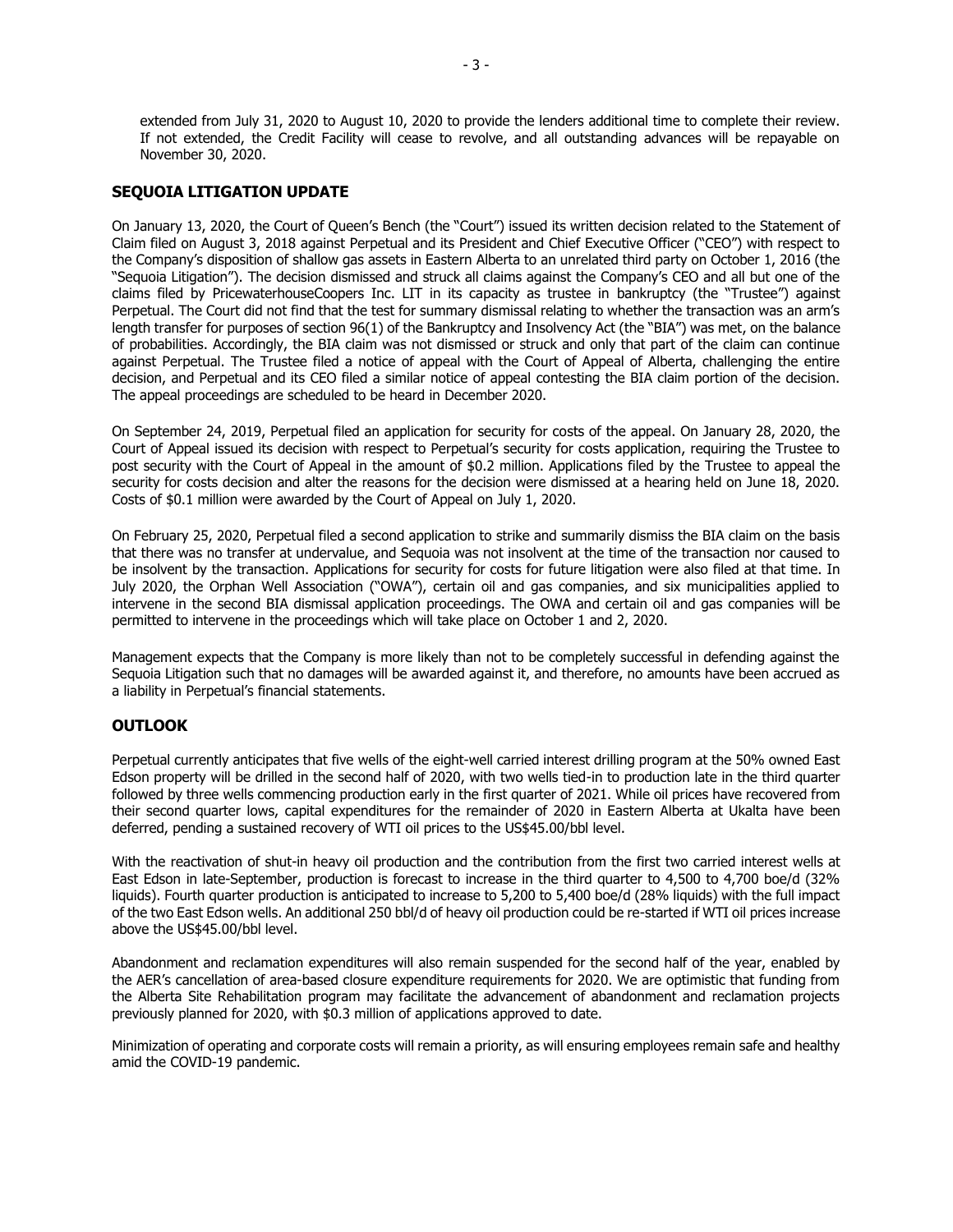| <b>Financial and Operating Highlights</b>                 | <b>Three months ended</b><br>June 30 |                   |           | <b>Six months ended</b><br><b>June 30</b> |                   |           |
|-----------------------------------------------------------|--------------------------------------|-------------------|-----------|-------------------------------------------|-------------------|-----------|
| (Cdn\$ thousands,<br>except volume and per share amounts) | 2020                                 | 2019              | Change    | 2020                                      | 2019              | Change    |
| <b>Financial</b>                                          |                                      |                   |           |                                           |                   |           |
| Oil and natural gas revenue                               | 3,722                                | 19,235            | (81%)     | 14,219                                    | 41,434            | (66%)     |
| Net loss                                                  | (8, 831)                             | (36, 276)         | 76%       | (68, 549)                                 | (41, 168)         | (67%)     |
| Per share $-$ basic and diluted <sup>(2)</sup>            | (0.15)                               | (0.60)            | 75%       | (1.13)                                    | (0.68)            | (66%)     |
| Cash flow from (used in) operating activities             | (2,777)                              | 4,295             | (165%)    | (5,891)                                   | 13,587            | (143%)    |
| Adjusted funds flow(1)                                    | (3, 328)                             | 3,649             | (191%)    | (6,929)                                   | 10,011            | (169%)    |
| Per share – basic and diluted $(2)$                       | (0.05)                               | 0.06              | (183%)    | (0.11)                                    | 0.17              | (165%)    |
| Total assets                                              | 132,772                              | 292,827           | (55%)     | 132,772                                   | 292,827           | (55%)     |
| Revolving bank debt                                       | 11,080                               | 37,806            | (71%)     | 11,080                                    | 37,806            | (71%)     |
| Term loan, principal amount                               | 45,000                               | 45,000            |           | 45,000                                    | 45,000            |           |
| TOU share margin demand loan, principal amount            |                                      | 13,515            | $(100\%)$ |                                           | 13,515            | $(100\%)$ |
| Senior notes, principal amount                            | 33,580                               | 33,580            |           | 33,580                                    | 33,580            |           |
| TOU share investment                                      |                                      | (27, 635)         | $(100\%)$ |                                           | (27, 635)         | $(100\%)$ |
| Net working capital deficiency <sup>(1)</sup>             | 8,873                                | 10,251            | (13%)     | 8,873                                     | 10,251            | (13%)     |
| Net debt $(1)$                                            | 98,533                               | 112,517           | (12%)     | 98,533                                    | 112,517           | (12%)     |
| Capital expenditures                                      | (11)                                 | 5,200             | $(100\%)$ | 5,222                                     | 6,438             | (19%)     |
| Net proceeds on acquisitions and dispositions             | (34, 661)                            | $\qquad \qquad -$ | 100%      | (34, 661)                                 | $\qquad \qquad -$ | 100%      |
| Net capital expenditures                                  | (34, 672)                            | 5,200             | 767%      | (29, 439)                                 | 6,438             | 557%      |
| Common shares outstanding (thousands) <sup>(3)</sup>      |                                      |                   |           |                                           |                   |           |
| End of period                                             | 60,894                               | 60,337            | $1\%$     | 60,894                                    | 60,337            | $1\%$     |
| Weighted average - basic and diluted                      | 60,776                               | 60,154            | $1\%$     | 60,725                                    | 60,133            | $1\%$     |
| <b>Operating</b>                                          |                                      |                   |           |                                           |                   |           |
| Daily average production                                  |                                      |                   |           |                                           |                   |           |
| Natural gas (MMcf/d)                                      | 16.9                                 | 44.5              | (62%)     | 25.2                                      | 47.2              | (47%)     |
| Oil (bbl/d)                                               | 573                                  | 1,207             | (53%)     | 946                                       | 1,164             | (19%)     |
| NGL (bbl/d)                                               | 268                                  | 754               | (64%)     | 437                                       | 770               | (43%)     |
| Total (boe/d)                                             | 3,662                                | 9,370             | (61%)     | 5,570                                     | 9,803             | (43%)     |
| Average prices                                            |                                      |                   |           |                                           |                   |           |
| Realized natural gas price (\$/Mcf)                       | 0.28                                 | 2.25              | (88%)     | 0.86                                      | 2.93              | (71%)     |
| Realized oil price (\$/bbl)                               | 67.56                                | 50.01             | 35%       | 43.18                                     | 45.76             | (6%)      |
| Realized NGL price (\$/bbl)                               | 17.35                                | 51.34             | (66%)     | 30.62                                     | 41.61             | (26%)     |
| Wells drilled $-$ gross (net)                             |                                      |                   |           |                                           |                   |           |
| Natural gas                                               | $-(-)$                               | $-(-)$            |           | $-(-)$                                    | $-(-)$            |           |
| Oil                                                       | $-(-)$                               | 3(3.0)            |           | 4(4.0)                                    | 3(3.0)            |           |
| Total                                                     | $-(-)$                               | 3(3.0)            |           | 4(4.0)                                    | 3(3.0)            |           |

 $\overline{^{(1)}}$  These are non-GAAP measures. Please refer to "Non-GAAP Measures" below.

 $(2)$  Based on weighted average basic common shares outstanding for the period. (3) All common shares are net of shares held in trust (June 30,  $2020 - 0.6$  million; June 30,  $2019 - 0.8$  million). See "Note 14 to the

condensed interim consolidated financial statements".

#### **ADDITIONAL INFORMATION**

#### **About Perpetual**

Perpetual is an oil and natural gas exploration, production and marketing company headquartered in Calgary, Alberta. Perpetual owns a diversified asset portfolio, including liquids-rich natural gas assets in the deep basin of west central Alberta, heavy oil and shallow natural gas in eastern Alberta, with longer term opportunities through undeveloped oil sands leases in northern Alberta. Additional information on Perpetual can be accessed at www.sedar.com or from the Corporation's website at www.perpetualenergyinc.com.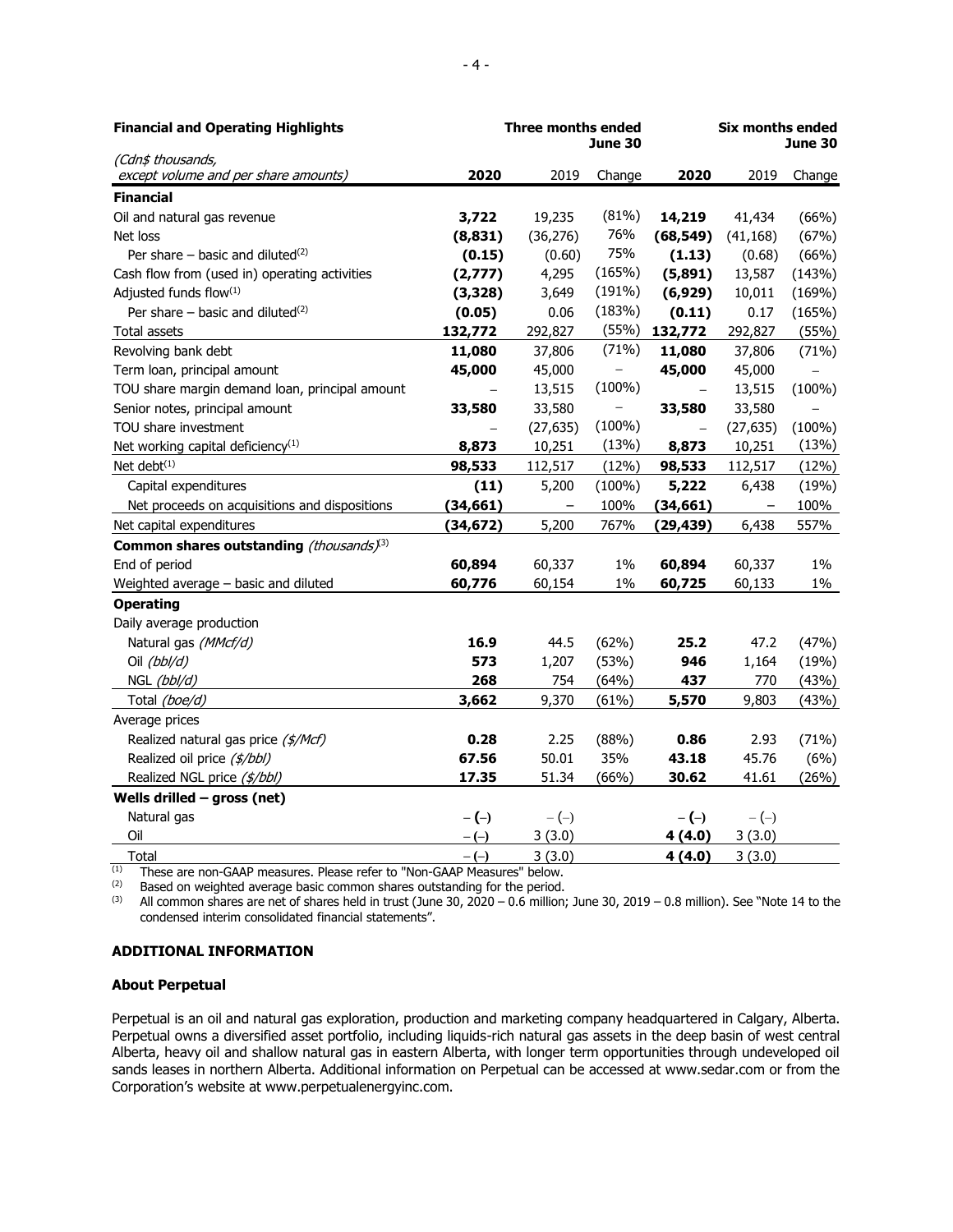The Toronto Stock Exchange has neither approved nor disapproved the information contained herein.

For additional information please contact:

Perpetual Energy Inc. Suite 3200, 605 - 5 Avenue SW Calgary, Alberta, Canada T2P 3H5 Telephone: 403 269-4400 Fax: 403 269-4444 Email: info@perpetualenergyinc.com

| Susan L. Riddell Rose | President and Chief Executive Officer              |
|-----------------------|----------------------------------------------------|
| W. Mark Schweitzer    | Vice President Finance and Chief Financial Officer |

#### **Forward-Looking Information**

Certain information regarding Perpetual in this news release including management's assessment of future plans, operations, and certain of the information contained under the heading "2020 Outlook" in this news release, may constitute forward-looking information or statements under applicable securities laws. The forward looking information includes, without limitation, the potential outcome of the Sequoia Litigation, the ability to extend the Credit Facility or to refinance its term debt on favorable terms, the use of cash proceeds from the East Edson Transaction including the repayment of bank debt and the funding of profitable investment in the Clearwater play in Eastern Alberta, the future recovery and stabilization of oil prices, any benefits to be derived from the East Edson Transaction including that the eight-well capital carry at East Edson will restore gross production levels to more fully utilize the existing processing capacity, improve operating netbacks and result in improved capital spending efficiency, the nature of the capital spending in 2020 at the 50% owned East Edson property, the deferral and suspension of oil capital expenditures in 2020 including heavy oil production and the anticipated timing of an oil price recovery and production restart, anticipated average 2020 sales volumes, the ability to minimize operating and corporate costs, abandonment and reclamation expenditure forecasts for 2020 and ability to decrease fixed operating costs associated with non-producing wells, anticipated amounts and allocation of capital spending; statements regarding estimated production and timing thereof; forecast average production; completions and development activities; prospective oil and natural gas liquids production capability; projected realized natural gas prices and adjusted funds flow; estimated decommissioning obligations; commodity prices and foreign exchange rates; and commodity price management.

Various assumptions were used in drawing the conclusions or making the forecasts and projections in the forward-looking information contained in this news release, which assumptions are based on management's analysis of historical trends, experience, current conditions and expected future developments pertaining to Perpetual and the industry in which it operates as well as certain assumptions regarding the matters outlined above. Forward-looking information is based on current expectations, estimates and projections that involve a number of known and unknown risks, including, without limitation, the impact of the ongoing oil price war between Russia and Saudi Arabia and COVID-19 as further described below, which could cause actual results to vary and in some instances to differ materially from those anticipated by Perpetual and described in the forward-looking information contained in this news release. In particular and without limitation of the foregoing, the recent outbreak of COVID-19 has had a negative impact on global financial conditions. Perpetual cannot accurately predict the impact COVID-19 will have on its ability to execute its business plans in response to government public health efforts to contain COVID-19 and to obtain financing or third parties' ability to meet their contractual obligations with Perpetual including due to uncertainties relating to the ultimate geographic spread of the virus, the severity of the disease, the duration of the outbreak, and the length of travel and quarantine restrictions imposed by governments of affected jurisdictions; and the current and future demand for oil and gas. In the event that the prevalence of COVID-19 continues to increase (or fears in respect of COVID-19 continue to increase), governments may increase regulations and restrictions regarding the flow of labour or products, and travel bans, and Perpetual's operations, service providers and customers, and ability to advance its business plan or carry out its top strategic priorities, could be adversely affected. In particular, should any employees, consultants or other service providers of Perpetual become infected with COVID-19 or similar pathogens, it could have a material negative impact on Perpetual's operations, prospects, business, financial condition and results of operations. Undue reliance should not be placed on forward-looking information, which is not a guarantee of performance and is subject to a number of risks or uncertainties, including without limitation those described herein and under "Risk Factors" in Perpetual's Annual Information Form and MD&A for the year ended December 31, 2019 and in other reports on file with Canadian securities regulatory authorities which may be accessed through the SEDAR website [\(www.sedar.com\)](http://www.sedar.com/) and at Perpetual's website [\(www.perpetualenergyinc.com\)](http://www.perpetualenergyinc.com/). Readers are cautioned that the foregoing list of risk factors is not exhaustive. Forward-looking information is based on the estimates and opinions of Perpetual's management at the time the information is released, and Perpetual disclaims any intent or obligation to update publicly any such forward-looking information, whether as a result of new information, future events or otherwise, other than as expressly required by applicable securities law.

#### **Non-GAAP Measures**

This news release contains the terms "adjusted funds flow", "adjusted funds flow per share", "adjusted funds flow per boe", "available liquidity", "cash costs", "net working capital deficiency", "net debt", "net bank debt", "net debt to adjusted funds flow ratio", "operating netback", "realized revenue" and "enterprise value" which do not have standardized meanings prescribed by GAAP. Management believes that in addition to net income (loss) and net cash flows from (used in) operating activities as defined by GAAP, these terms are useful supplemental measures to evaluate operating performance. Users are cautioned however that these measures should not be construed as an alternative to net income (loss) or net cash flows from (used in) operating activities determined in accordance with GAAP as an indication of Perpetual's performance and may not be comparable with the calculation of similar measurements by other entities.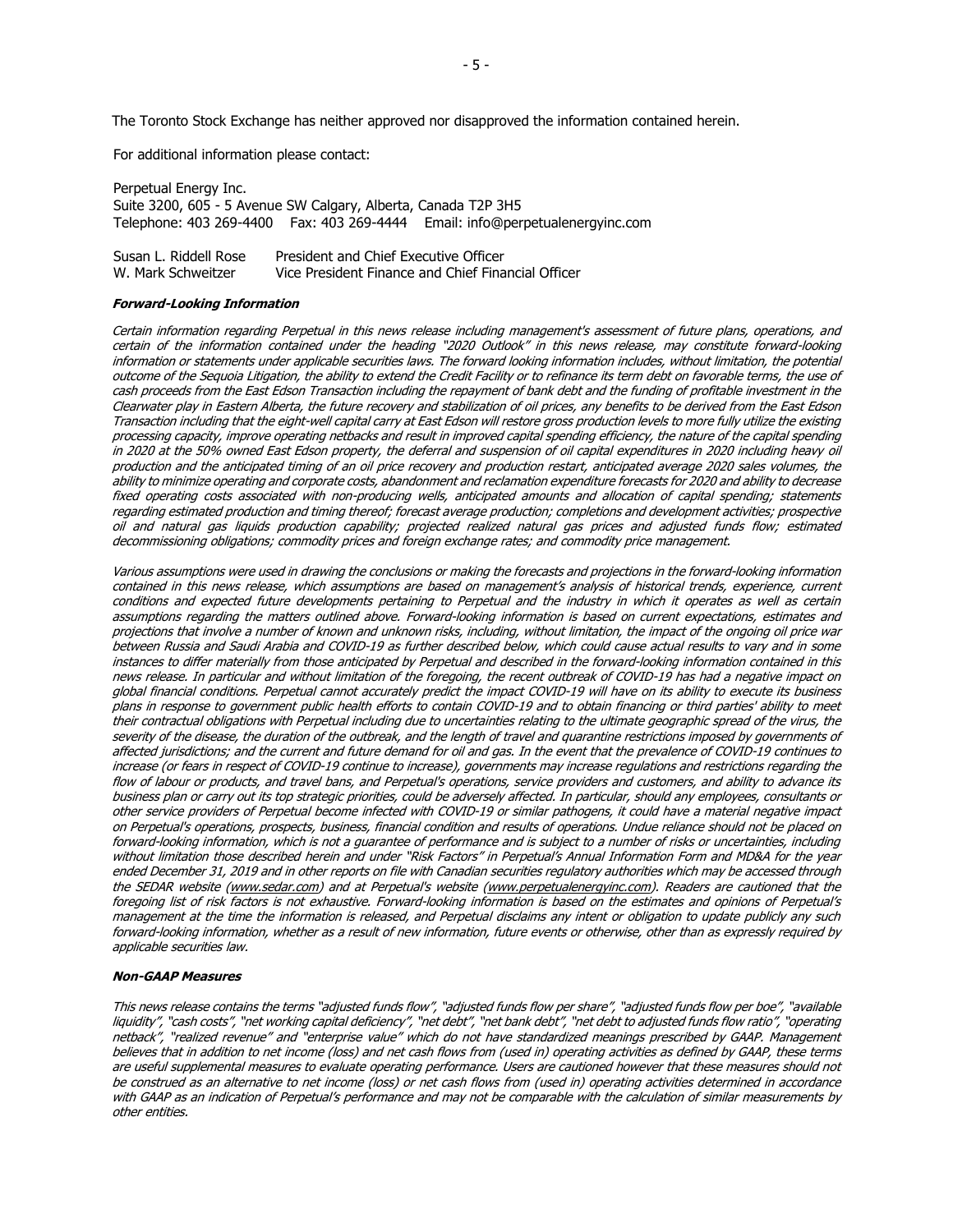Adjusted funds flow: Adjusted funds flow is calculated based on cash flows from (used in) operating activities, excluding changes in non-cash working capital and expenditures on decommissioning obligations since Perpetual believes the timing of collection, payment or incurrence of these items is variable. Expenditures on decommissioning obligations may vary from period to period depending on capital programs and the maturity of the Company's operating areas. Expenditures on decommissioning obligations are managed through the capital budgeting process which considers available adjusted funds flow. The Company has added back non-cash oil and natural gas revenues in-kind, equal to retained East Edson royalty obligation payments taken in-kind, to present the equivalent amount of cash revenue generated. The Company has also deducted payments of the gas over bitumen royalty financing from adjusted funds flow to present these payments net of gas over bitumen royalty credits received. These payments are indexed to gas over bitumen royalty credits and are recorded as a reduction to the Corporation's gas over bitumen royalty financing obligation in accordance with IFRS. Additionally, the Company has excluded payments of restructuring costs associated with employee downsizing costs, which management considers to not be related to cash flow from operating activities. Management uses adjusted funds flow and adjusted funds flow per boe as key measures to assess the ability of the Company to generate the funds necessary to finance capital expenditures, expenditures on decommissioning obligations, and meet its financial obligations.

Adjusted funds flow per share is calculated using the same weighted average number of shares outstanding used in calculating net income (loss) per share. Adjusted funds flow is not intended to represent net cash flows from (used in) operating activities calculated in accordance with IFRS.

Adjusted funds flow per boe is calculated as adjusted funds flow divided by total production sold in the period.

Available Liquidity: Available Liquidity is defined as Perpetual's reserve-based credit facility (the "Credit Facility") borrowing limit (the "Borrowing Limit"), less borrowings and letters of credit issued under the Credit Facility. Management uses available liquidity to assess the ability of the Company to finance capital expenditures and expenditures on decommissioning obligations, and to meet its financial obligations.

Cash costs: Cash costs are comprised of royalties, production and operating, transportation, general and administrative, and cash finance expense. Cash costs per boe is calculated by dividing cash costs by total production sold in the period. Management believes that cash costs assist management and investors in assessing Perpetual's efficiency and overall cost structure.

Realized revenue: Cash costs are comprised of royalties, production and operating, transportation, general and administrative, and cash finance expense. Cash costs per boe is calculated by dividing cash costs by total production sold in the period. Management believes that cash costs assist management and investors in assessing Perpetual's efficiency and overall cost structure.

Operating netback: Operating netback is calculated by deducting royalties, production and operating expenses, and transportation costs from realized revenue. Operating netback is also calculated on a per boe basis using production sold for the period. Operating netback on a per boe basis can vary significantly for each of the Company's operating areas. Perpetual considers operating netback to be an important performance measure as it demonstrates its profitability relative to current commodity prices.

Net working capital deficiency: Net working capital deficiency includes total current assets and current liabilities excluding short-term derivative assets and liabilities related to the Corporation's risk management activities, Tourmaline Oil Corp. ("TOU") share investment, TOU share margin demand loan, revolving bank debt, term loan, current portion of royalty obligations, current portion of lease liabilities, and current portion of provisions.

Net bank debt, net debt and net debt to adjusted funds flow ratio: Net bank debt is measured as current and long-term revolving bank debt including net working capital deficiency. Net debt includes the carrying value of net bank debt, the principal amount of the term loan, the principal amount of the TOU share margin demand loan and the principal amount of senior notes, reduced for the mark-to-market value of the TOU share investment. Net debt, net bank debt, and net debt to adjusted funds flow ratios are used by management to assess the Corporation's overall debt position and borrowing capacity. Net debt to adjusted funds flow ratios are calculated on a trailing twelve-month basis.

Enterprise value: Enterprise value is equal to net debt plus the market value of issued equity, and is used by management to analyze leverage.

For additional reader advisories in regards to non-GAAP financial measures, including Perpetual's method of calculation and reconciliation of these terms to their corresponding GAAP measures, see the section entitled "Non-GAAP Measures" within the Company's MD&A filed on SEDAR.

#### **BOE Equivalents**

Perpetual's aggregate proved and probable reserves are reported in barrels of oil equivalent (boe). Boe may be misleading, particularly if used in isolation. In accordance with NI 51-101, a boe conversion ratio for natural gas of 6 Mcf: 1 boe has been used, which is based on an energy equivalency conversion method primarily applicable at the burner tip and does not necessarily represent a value equivalency at the wellhead. As the value ratio between natural gas and crude oil based on the current prices of natural gas and crude oil is significantly different from the energy equivalency of 6:1, utilizing a conversion on a 6:1 basis may be misleading as an indication of value.